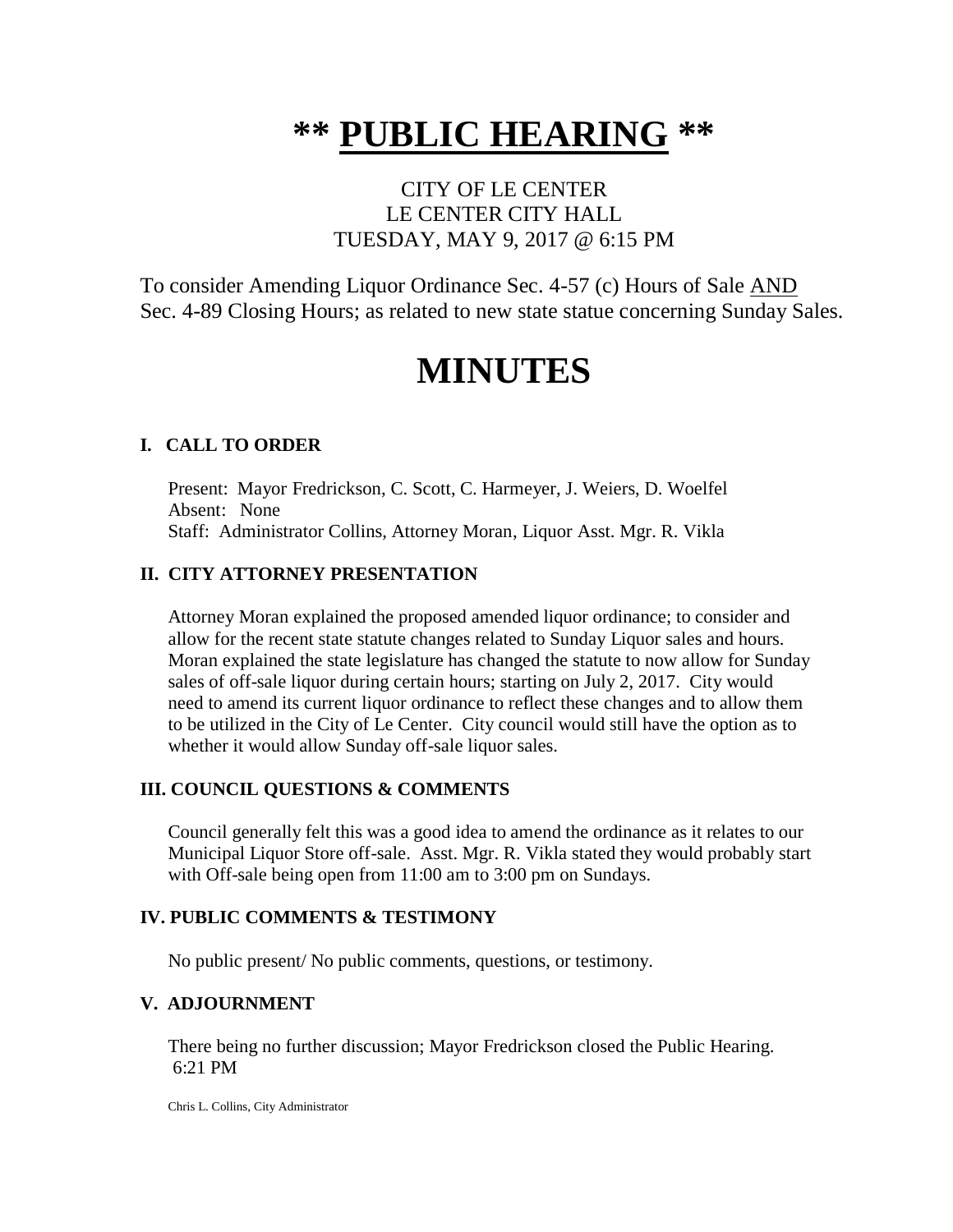# **\* PUBLIC HEARING \***

### CITY OF LE CENTER LE CENTER CITY HALL TUESDAY, MAY 9, 2017 @ 6:30 PM

To consider Amending Chapter 42 Utilities by adding new Section 42-65 specifically; An ordinance prohibiting private wells, AND adding new Section 42-66 specifically; An ordinance requiring connection to the city's water service.

# **\* MINUTES \***

### **I. CALL TO ORDER**

Present: Mayor Fredrickson, C. Scott, C. Harmeyer, J. Weiers, D. Woelfel Absent: None Staff: Administrator Collins, Attorney Moran, Supt. Roemhildt

### **II. PRESENTATION BY CITY ATTORNEY & STAFF**

 City Attorney Moran explained the proposed ordinances concerning wells located in the city; and required connections to city water service. Wells: staff feels it is in the best interest of city residents to prohibit private wells inside the city limits. Private wells are the number one source of contamination getting into city's water supply. The State MDH and Minnesota Rural Water Assoc. both suggest prohibiting private wells and seeing that they are properly sealed shut. This is also recommend in the City Wellhead Protection Plan. Connections: city staff recommends the ordinance flatly state that connection to the city's water service is required. Minnesota Rural Water Assoc. suggests that our current ordinance is lacking this requirement; and does highly recommend that we add this into our water utilities ordinance. Atty Moran stated that option B-2 goes hand in hand with option A-2; basically says you must hook up to the city water system if it is available to the property. Moran also noted that a state grant was received to use towards these two changes to our city ordinance.